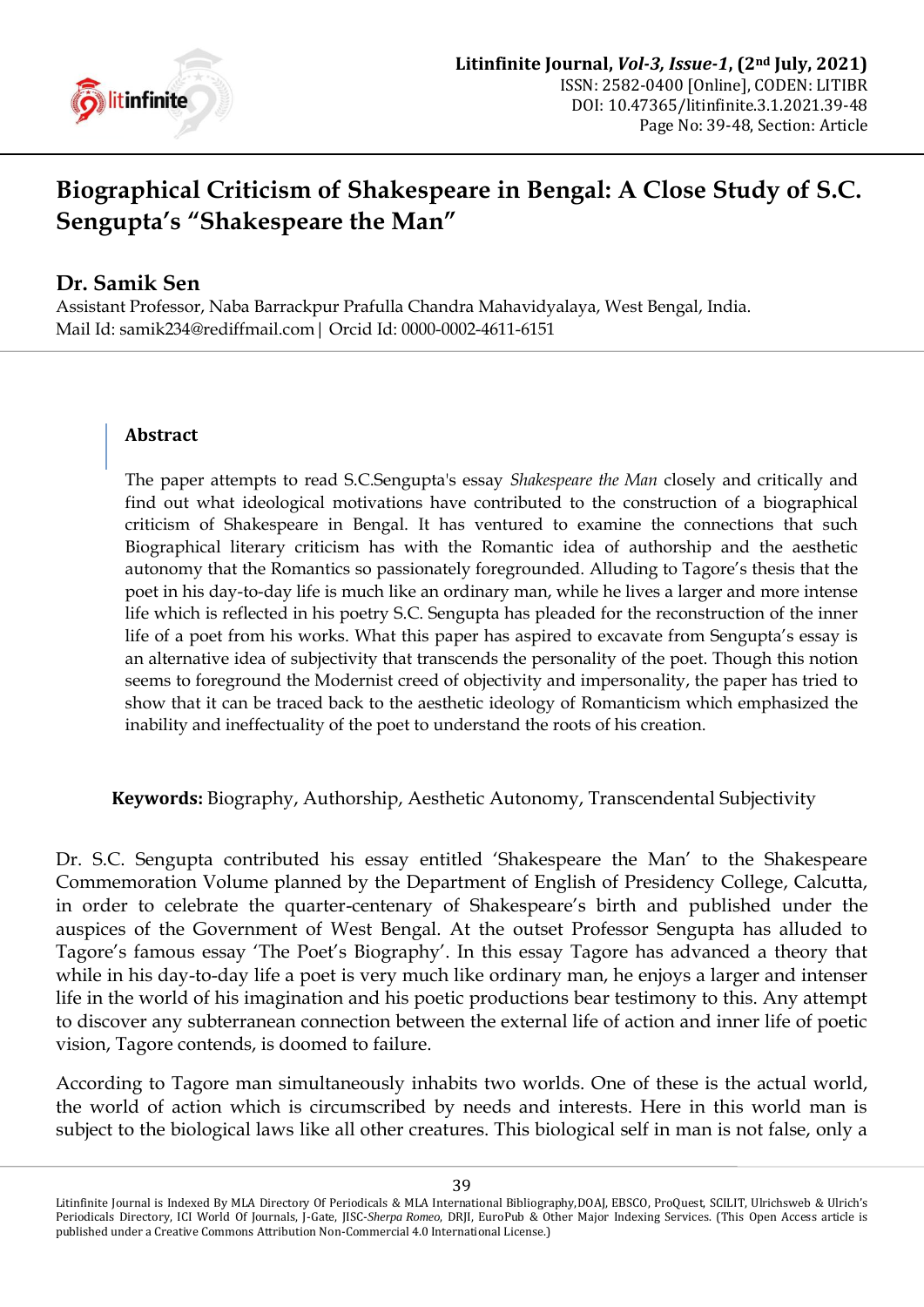

lower kind of truth, a partial truth and in man's incessant and indefatigable effort to transcend this limited self lies the essence of humanity. But man, Tagore believed, is the resident of another world, a world which is above and beyond mere biological needs and it is in this world that man enjoys infinite freedom by realizing his potential for transcendental greatness he is born with. This world is truer than the actual world and that is why the life of a poet should be sought in the world of his creations, the world that has set his spirit free from the self immured in biological needs and desires.

In the essay Tagore asserts that the fact that there is no biography of any poet in India makes him forever curious but not sad. He writes:

No one would consider the legend current about Valmiki to be history. But according to us, that legend is the true account of the poet…People gathered these stories not from the lives of the lives of the poets but from their poetry. The facts one could have pieced together from their lives would have had no deep and lasting connection with their verse. Valmiki's everyday conversations and activities could never be set alongside the *Ramayana*, because they were momentary, transient. Perennial and undivided nature, operating within him, brought the *Ramayana* into being; it was the expression of an ineffable and immeasurable power, not the stirrings of the moment like his other activities. [\(Das](#page-9-0) et al. 200).

Tagore in his essay *Tathya o Satya* argues that the truth of literature does not depend upon its power to reflect reality but its power to distinguish truth from facts. While facts can be proved and verified, measured and catalogued, truth is the principle that upholds the facts and links them. Facts are fragmentary and isolated; their greater unity is revealed in truth.

In the above-mentioned essay Tagore states:

When within the fact of the individual 'I', I express the truth 'I am human'. I am lit by the radiance of eternity emanating from the light of the great One. Expression, properly speaking, is the expression of the truth within the fact. As expression is the basic function of literature and the arts, their chief task is to afford our minds the savour of truth in the vessel of fact. This savour is the savour of the One, of the unbounded. ( $\overline{\text{Das}}$  et al. 15).

According to Sisir Kumar Das what is here referred to as the 'savour of truth' is identical with the "savour" of the One and of the *asim*or unbounded- a poetic way of describing Brahma, the supreme consciousness. What Sisir Kumar Das has written in this connection may be quoted at length:

Scholars have written at length on the nature of *rasa* as conceived by the Indian *alamkarikas* , to explain how the experience of beauty in art makes one progressively conscious of the illusoriness of the empirical world and how aesthetic experience leads to the attainment of a higher form of experience. Art is an instrument to attain *ananda*, joy, which is identical with *brahmasvada*, the "savour" or perception of supreme reality. Rabindranath uses the same terms to express his ideal of the ultimate "savour" of art; but he does not accept the Vedantic position on the theory of *rasa*, nor does he negate the empirical world as illusion. As in philosophy so in art, he uses the metaphor of

Litinfinite Journal is Indexed By MLA Directory Of Periodicals & MLA International Bibliography,DOAJ, EBSCO, ProQuest, SCILIT, Ulrichsweb & Ulrich's Periodicals Directory, ICI World Of Journals, J-Gate, JISC-*Sherpa Romeo*, DRJI, EuroPub & Other Major Indexing Services. (This Open Access article is published under a Creative Commons Attribution Non-Commercial 4.0 International License.)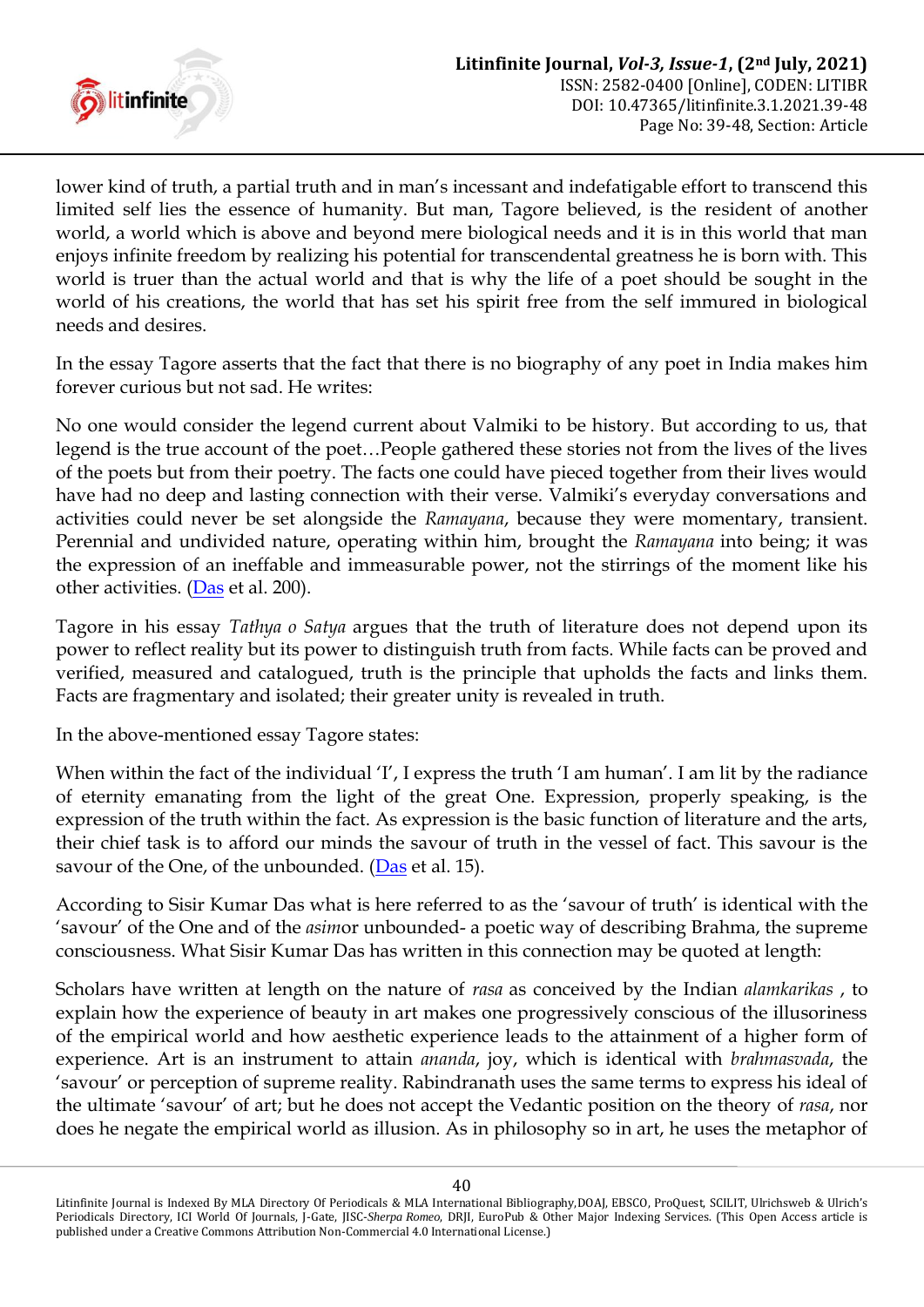

*sima* (boundary) and *asim* (the boundless) to indicate how the two complement each other. The joy of attaining the infinite within the finite is one of the recurring themes of Rabindranath"s creative writings and philosophical thought. The central theme of his philosophy as Abu Sayeed Ayyub puts it, "emerges as the notion that art is a bridge across the chasm which normally separates the individual from the world around' ([Das](#page-9-0) et al. 15).

Such aesthetic conceptions of Tagore may be interpreted as inspired by his submission to the Upanishadic conception of the two selves in man, *Jiva* and *Purusha*. *Jiva* signifies the individual ego, the plethora of Samskaras that we define as our personality. Personality is a continuous process, the flow of consciousness, never the same at any two moments. If *Jiva* is the personality, *Purusha* is our real self, another name for the *Atman*. These two selves, *Jiva* and *Purusha,* are described by *The Upanishads*as shadow and reality. Such philosophical speculations have prompted Tagore to discard the superficial personality of the poet as momentary and everchanging, flux-ridden in a perilously unstable and uncertain time-bound actual world and to glorify the inner self in the poet as perennial and transcendental, beyond and above the changes and fluctuations of the ordinary world. What we have here is a binary opposition between an enworlded subjectivity and a transcendental self and it is the latter that is claimed to be reflected or expressed through the poetic creations.

We may venture to understand the implications of these ideas about the personality and the subjectivity of the poet and their manifestation in poetrywith reference to the Romantic conception of authorship. "Romantic Poets are driven to a quest for self-creation and self-comprehension that is unprecedented in literary history', comments Marlon Ross ([Ross,](#page-9-1) 22). As Andrew Bennet argues, "if a defining element in the Romantic invention of the modern sense of authorship is the self-creative genius, a defining element in the notion of genius is a certain evacuation of selfhood, the genius's own ignorance or inability or ineffectuality- what John Keats memorably names "negative capability".' ([Bennet,](#page-8-0) 64). Writing in around 1775, the French encyclopaedist Denis Diderot wittily summed up this sense of the poet's ignorance of his own work when he declared that poetry supposes an exaltation of the brain that issues from divine inspiration. The poet, Diderot argues, has profound ideas without knowing their cause or their effects. Along with classical notions of inspiration enunciated in such texts as Plato"s *Ion* and Longinus"s *On the Sublime*, such ideas had immense influence on the work of Percy Bysshe Shelley. In his *A Defence of Poetry* (1821), Shelley affirms that ignorance both is and fundamentally is not intrinsic to poetry, to the work of the poet. Retorting to Thomas Love Peacock"s declaration in "*The Four Ages of Poetry* (1820) that modern poets are 'wallowing in the rubbish of departed ignorance' [\(Peacock,](#page-8-1) 208), Shelley declares both that poetry is the "centre and circumference of knowledge" and that it is "not subject to the control of the active powers of the mind' and has no necessary connection with consciousness or will" ([Shelley,](#page-8-2) pp.503-506). Poets, Shelley says, are themselves "the most sincerely astonished' at their own work, 'hierophants' as they are of an 'unapprehended inspiration', there words expressing 'what they understand not' ([Shelley,](#page-8-2) 508)

"While on one hand Romantic poetry and poetics celebrate the individuality of the author or genius, one the other they also assert the essence of genius to be an ability to transcend the self, to

<sup>41</sup>

Litinfinite Journal is Indexed By MLA Directory Of Periodicals & MLA International Bibliography,DOAJ, EBSCO, ProQuest, SCILIT, Ulrichsweb & Ulrich's Periodicals Directory, ICI World Of Journals, J-Gate, JISC-*Sherpa Romeo*, DRJI, EuroPub & Other Major Indexing Services. (This Open Access article is published under a Creative Commons Attribution Non-Commercial 4.0 International License.)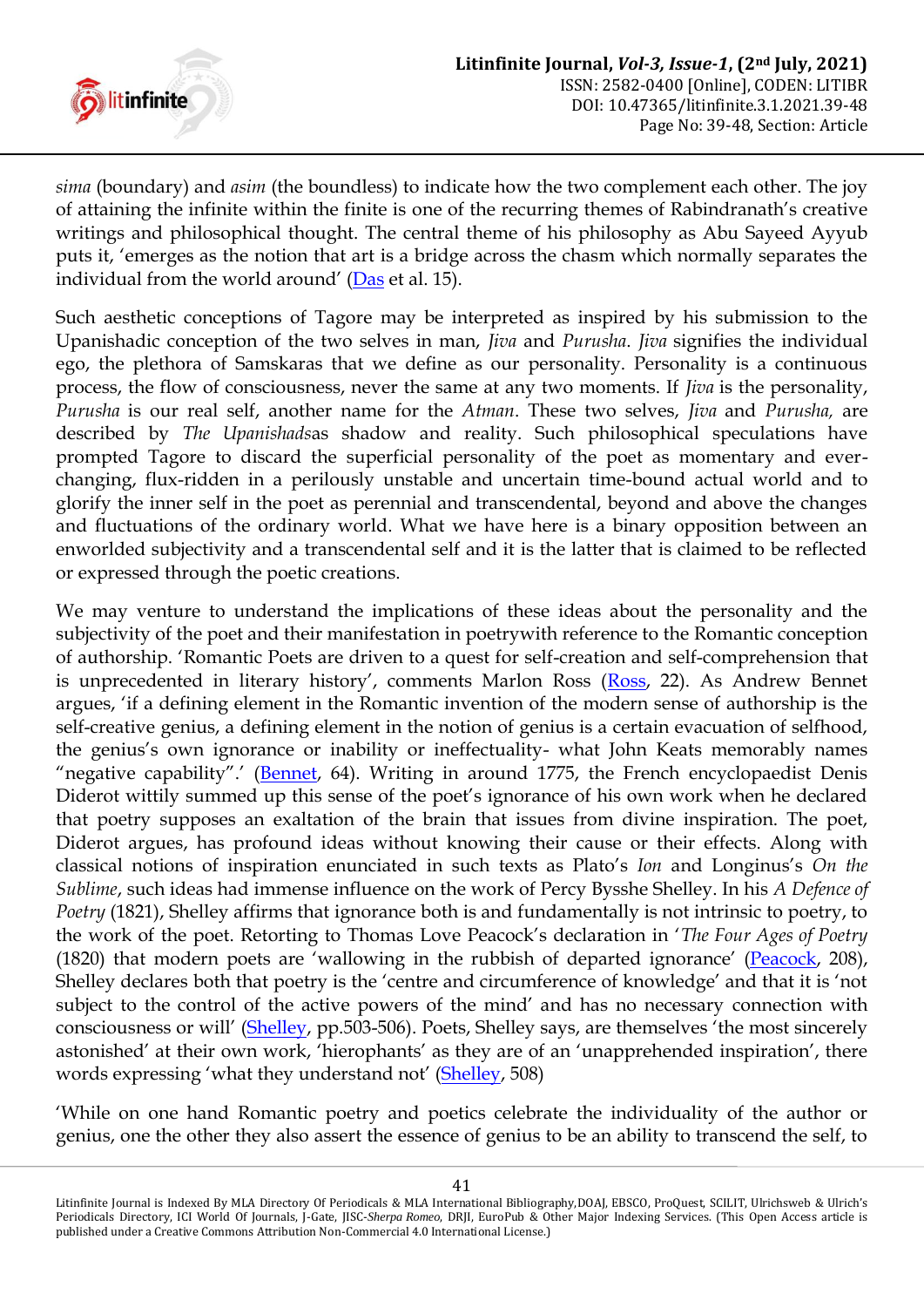

go beyond the limitations of any fallible individual. The poet, Keats declares in a letter of 1818, is 'not itself – it has no self- it is everything and nothing- it has no character'. According to Keats a poet has no fixed identity. Similarly in a very Keatsian discussion of Shakespeare as a "myriadminded poet, Coleridge argues that one of the 'promises of genius' is the 'choice of subjects very remote from the author's private interests and circumstances of the writer himself'. This is the paradox of Romantic authorship. The paradox is that while Romantic poetics focus on authorship, it also evacuates authorship of subjectivity. It is precisely in this way that the Kantian idea of disinterestedness is in fact expressed. The autonomy of the artwork relies on the autonomy of the artist, a paradoxical autonomy in which the author both is and is not himself.' ([Bennet,](#page-8-0) 65).

I have examined Tagore's essay 'The Poet's Biography' and its connection with the Romantic ideology of authorship and genius so extensively because the idea of biographical criticism that we encounter in the essay entitled "Shakespeare the Man" by S.C. Sengupta owes much to the theory advanced by Tagore and the aesthetic ideology of the Romanticism.

In the first section of his essay S.C. Sengupta has tried to expose the limitations and absurdities of some of the biographical criticisms of Shakespeare that have aspired to establish a direct connection between the events of Shakespeare"s life and his dramatic works. Such critical adventures have striven to pick up passages and lines from Shakespeare's plays and to explain them with reference to some biographical information. All such critical endeavours are based on wild guesses, conjectures and speculations about Shakespeare's personal life and S.C. Sengupta has shown to what extent of ridiculous absurdity such fanciful speculations can go. Sengupta writes:

Shakespeare's son and wife have been the source of some wild guesses about his personal life. His greatest character in whom he has supposedly put most of himself called Hamlet-a name that had suggestive similarity to that of his son Hamlet, and Hamlet's disgust with the world was caused by the incestuous adultery of his mother who was no longer young. Since Shakespeare had two brothers Richard and Edmund (besides Gilbert) and one of Shakespeare"s greatest villains is the adulterous bastard Edmund, and another villain Richard, Duke of Gloucester, woos a lady named Anne, are we to assume Shakespeare"s own wife Anne, several years his senior, was guilty of incestuous adultery with one of his brothers? That is the suggestion made in James Joyce"s *Ulysses*. But it is fanciful speculation without any basis in fact. The name 'Hamlet' is derived from a wellknown revenge saga; the necessities of the story require that Gertrude cannot be young; Anne Warwick, Richard III's wife is a historical character; and when christening his son at Stratford-on-Avon in 1585, Shakespeare could not have thought of the play he was to write fifteen years later. [\(Sen,](#page-9-2)13).

Sengupta's verdict on all these critical enterprises is summed up in the trenchant observation:

...how in the reconstruction of Shakespeare's biography a fabric of guesses may be made on slenderest evidence. [\(Sen,](#page-9-2)13).

Litinfinite Journal is Indexed By MLA Directory Of Periodicals & MLA International Bibliography,DOAJ, EBSCO, ProQuest, SCILIT, Ulrichsweb & Ulrich's Periodicals Directory, ICI World Of Journals, J-Gate, JISC-*Sherpa Romeo*, DRJI, EuroPub & Other Major Indexing Services. (This Open Access article is published under a Creative Commons Attribution Non-Commercial 4.0 International License.)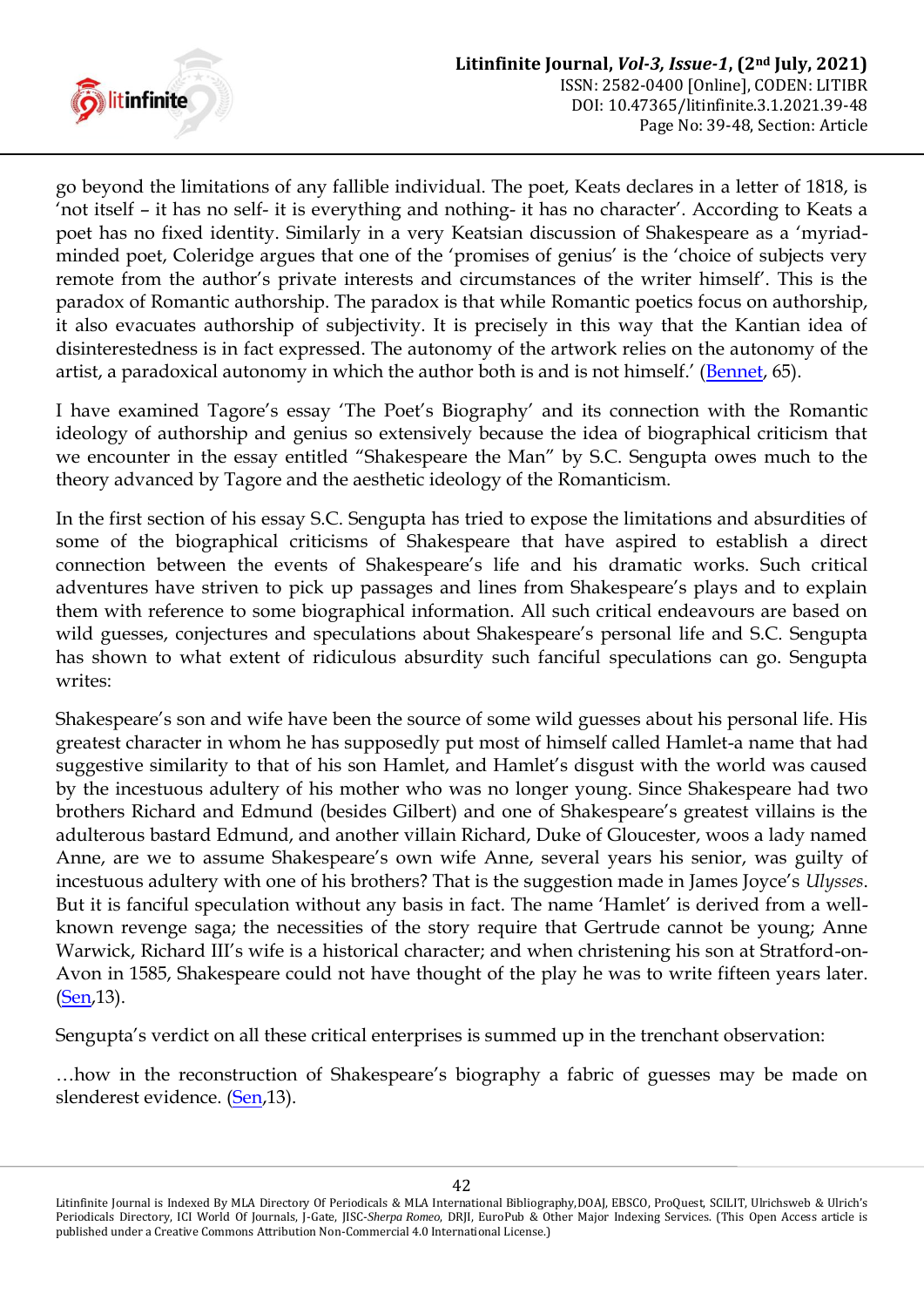

Discarding all such critical pursuits Sengupta proceeds to highlight the fact that often Shakespeare's dramatic treatment points in a direction contrary to what may be deduced from known biographical data. A close critical reader will not miss the connection between Sengupta"s argumentation and the Romantic theory of authorship and the idea of a transcendental subjectivity that Tagore in his essay 'the Poet's Biography' has elaborated on.

S. C. Sengupta"s critical negotiations with Shakespeare reflects the dilemma, conflict and crises of a critic who theoretically subscribes to the Romantic conception of literature as an imaginative creation that defies all attempts at interpreting and defining it in terms of rational discourse, but in practice has to serve as a pedagogue whose professional obligation is to impart a systematic and comprehensive knowledge of literary works to the students, a task that requires rationalization of what is theoretically defined as 'undefinable' and unique. This dilemma is clearly revealed in the Preface to Sengupta"s book *Shakespearian Comedy* where the critic confesses his fundamental limitations as a critic, for he has to define, classify and generalize the work of art which is characterized by its uniqueness. As Sengupta observes:

Although a creative writer is, like other men, a product of his age and although his efforts are influenced by the social and economic forces of his time, yet a work of art is, in the ultimate analysis, an individual product, its principal characteristic being its uniqueness. But criticism, which is a science as well as an art, has to proceed with the help of definition, classification and generalization. If criticism is not to fail in its purpose, it must not lose sight of its fundamental limitations. I have therefore tried to guard against imposing a rigid formula and making Shakespeare's drama fit into it. The definition put forward in the first chapter runs like a thread through the succeeding portions of the book, but it is a loose and tentative definition which may, however, be of some use to the reader in understanding and appreciating Shakespeare"s achievement in comedy ([Sengupta,](#page-9-3) *Shakespearian Comedy* vii).

Firstly, it is to be noted that Sengupta subscribes to the Romantic aesthetics by defining the work of art as 'an individual product, its principal characteristic being its uniqueness'. Friedrich Schlegel, the German Romantic critic emphasized an attempt to identify with the particular goals of the particular work. "Criticism", he said, "is not to judge works by a general ideal, but is to search out the individual ideal of every work.' ([Schlegel,](#page-9-4) 173). Another German Romantic, Schelling defines art as a particular mode of perception in opposition to philosophy which deals with the general. Such insistence on the uniqueness of the work of art indicates three fundamental tenets of Romantic aesthetics and hermeneutics, namely the notion of aesthetic autonomy, the originality of the Romantic artist and a defence of non-theoretical understanding as opposed to discursive reasoning or systematic study of the work of art. All these ideas are interrelated and all of them originate from the subjectivism that characterizes the Romantic creed.

The philosophical impetus of the Romantic notion of aesthetic autonomy came from what the late eighteenth century German philosopher Immanuel Kant himself described as his

Litinfinite Journal is Indexed By MLA Directory Of Periodicals & MLA International Bibliography,DOAJ, EBSCO, ProQuest, SCILIT, Ulrichsweb & Ulrich's Periodicals Directory, ICI World Of Journals, J-Gate, JISC-*Sherpa Romeo*, DRJI, EuroPub & Other Major Indexing Services. (This Open Access article is published under a Creative Commons Attribution Non-Commercial 4.0 International License.)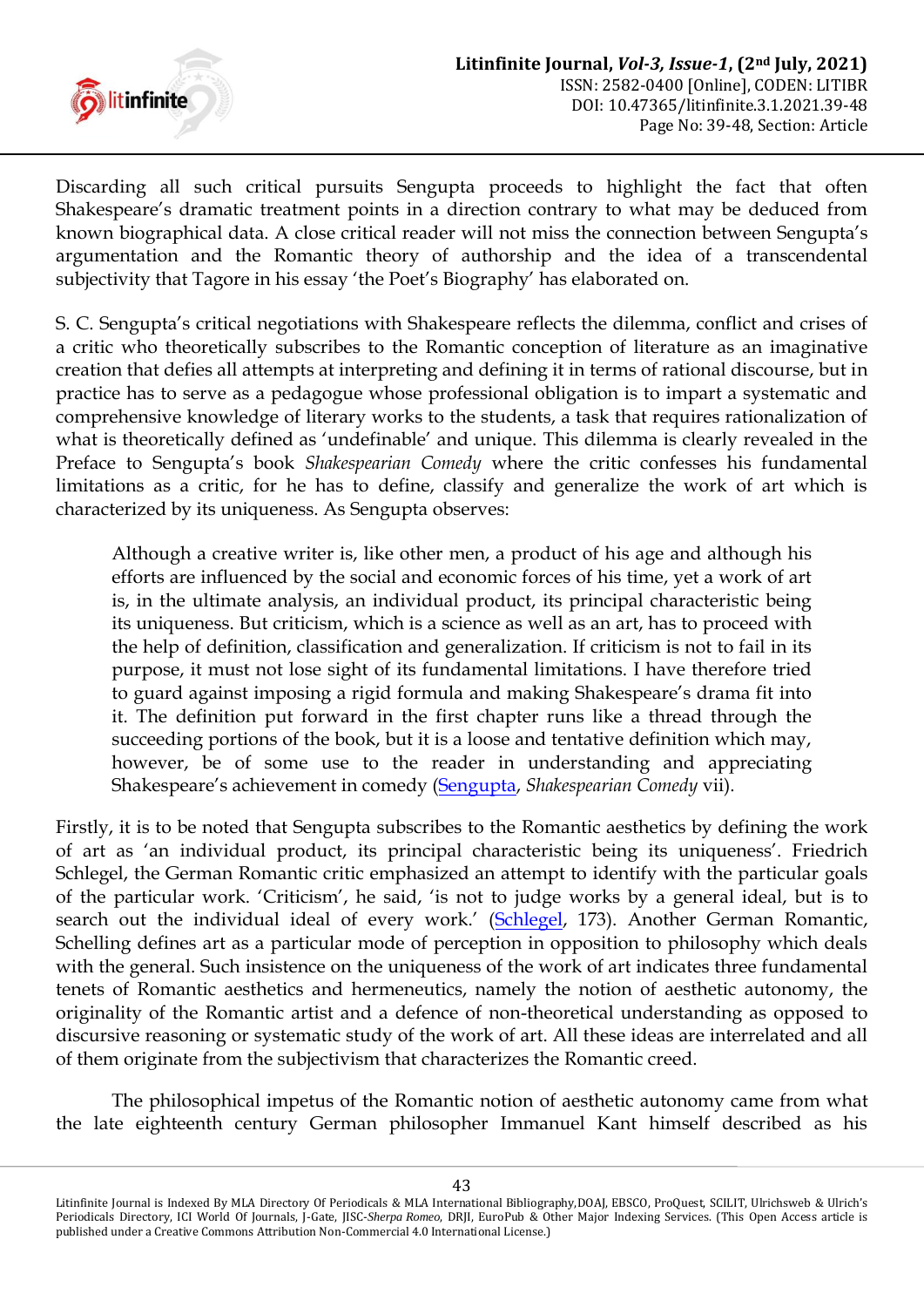

"Copernican revolution" in epistemology. While Lockean epistemology posited that the source of knowledge is an individual"s sense experience and reflection on or of the objective world, Kant"s critical idealism postulated that our understanding of the world depends on the structure of the human mind. Such idealism ensconced the human subject at the centre of the creative universe and established subjectivity as the cardinal criteria of aesthetic judgment. Kant can be considered as the philosopher who founded the notion of artistic autonomy by limiting the realm of conceptual thought. Refusing to conceptualize the notion of the "Beautiful", which he mainly associated with nature, he designated a category of objects which were autonomous with respect to conceptual logic. Kant points out that an aesthetic judgment ("*Geschmacksurteil*") cannot be deduced from conceptual and logical reasoning and that therefore the "Beautiful" pleases the human mind 'without a concept' ('ohneBegriff') ([Kant](#page-8-3), 162). Kant's critical postulation thus established the differentness of art from the world, the uniqueness of the work of art that S.C. Sengupta glorified in his above-mentioned critical observation and by implication the uniqueness of the artist who enjoys a peculiar kind of authority. It is from such theorizing of the independence of art and artist of the empirical world that the Romantic idea of a poem or of the aesthetic artefact in general as heterocosm, a new and autonomous world, originates. Shelley in his *Defence of Poetry*  asseverates, 'Poetry makes us inhabitants of a world to which the familiar world is a chaos' [\(Shelley,](#page-8-2) 505). This idea of the autonomy of the art-world persists through a vast range of modern literary thinking. A.C. Bradley, for example, in 'Poetry for Poetry's sake' (1901), his inaugural lecture at Oxford, announced that poetry's purpose is 'to be not a part, nor yet a copy, of the real world... but to be a world by itself, independent, complete, autonomous' ([Bradley,](#page-8-4)5).

Related to this idea of artistic autonomy is the Romantic notion of originality of the artist. The Romantic conception of the role of the author emphasizes the idea of the author as fundamentally apart from, fundamentally separate from society. The Romantic author is conceived as a subject inspired by forces outside him, forces that inspire him to produce work of originality and genius and the work of genius is fundamentally new and therefore irreducible to any readymade formula or inassimilable to any general system, framework or methodology of interpretation. The most influential pronouncement on originality in literature is found in the eighteenth-century poet Edward Young"s *Conjectures on Original Composition*. Young identifies originality with genius and genius, Young contends, involves "power of accomplishing great things without the means generally reputed necessary to that end'  $(Young, 13)$  $(Young, 13)$  $(Young, 13)$ . One encounters several references to Shakespeare"s extraordinary genius in S.C.Sengupta"s *Shakespearean Tragedy*. For example, one may cite Sengupta"s essay on *Antony and Cleopatra* where the critic pondering on the question that how Shakespeare manages to make an astonishing drama out of unpromising material alludes to Coleridge's opinion with approbation that Shakespeare's 'triumph is to be attributed to his poetic genius, which may here be analysed into two special powers: his "angelic strength" which puts new life into Plutarch's narrative and his "happy valiancy of style".' [\(Sengupta](#page-9-3), 31). Thus, in his insistence on Shakespeare's creative genius which transmutes unpromising materials into a unique artistic creation Sengupta remains loyal to the Romantic critical tradition.

Litinfinite Journal is Indexed By MLA Directory Of Periodicals & MLA International Bibliography,DOAJ, EBSCO, ProQuest, SCILIT, Ulrichsweb & Ulrich's Periodicals Directory, ICI World Of Journals, J-Gate, JISC-*Sherpa Romeo*, DRJI, EuroPub & Other Major Indexing Services. (This Open Access article is published under a Creative Commons Attribution Non-Commercial 4.0 International License.)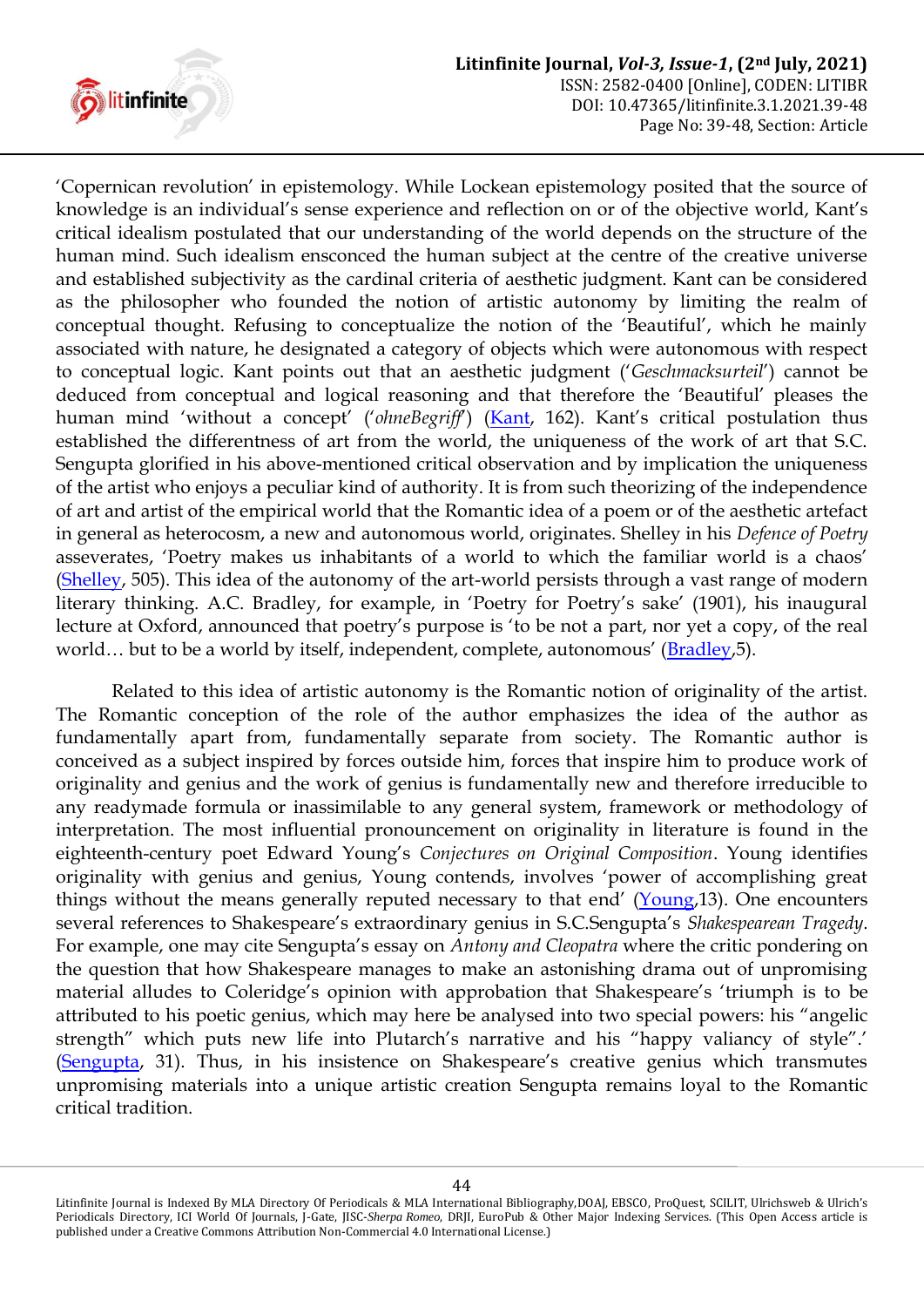

S.C Sengupta's submission to the Romantic ideology of aesthetic autonomy finds emphatic expression in the essay under study. In order to substantiate his thesis that Shakespeare the artist transcended the limitations, prejudices and weaknesses of Shakespeare the man Sengupta shows how in the dramatic portrayals of his greatest characters the bard has betrayed his sympathy and respect for the failures and futilities in the material world that cannot dim their lofty spirits. But as a man Shakespeare was successful and aspiring to material prosperity. Sengupta observes:

The extant records are enough to show that Shakespeare was prosperous man of affairs who made careful investments in property, was meticulously upright in his dealings, and rigorous in litigation. But his greatest creations in whom we can see however dimly a reflection of his personality – Hamlet, Brutus, Othello and King Lear – are portraits of futility. And whenever he draws the portrait of a successful man, he seems to draw with some mental reservation. He is just towards Octavius Caesar but not enthusiastic. When Cleopatra says that it is paltry to be Caesar, she partly echoes our sentiment-and possibly her creator's...Why should the genius of a successful man of affairs find its richest utterance when dealing with the theme of failure and frustration? The obvious disparity between a carrier of unbroken success undisturbed, so far as we can confidently affirm, by emotional upsurges and moving portraits of passion and pain in the dramas has led some critics to think that there is no passage from the life of the man to his works. Sidney Lee one of the most competent of biographers, lays stress on the objectivity of Shakespeare's creative work. [\(Sen,](#page-9-2) 17).

Although Sir Sidney Lee admits to the difficulty of identifying with certainty when Shakespeare is speaking as Shakespeare, none the less "one may tentatively infer that Shakespeare gave voice through his created personages to sentiments which were his own. [\(Lee,](#page-8-5)151). Lee also asserts that no "direct or definite connection can be discerned between the progressive stages of his work and the progressive stages of his life. To seek in his biography for a chain of events which should be calculated to star in his own soul all or any of the tempestuous passions that animate his greatest plays is to underestimate and misapprehend the resistless might of his creative genius."

Sidney Lee's critical view, that S.C Sengupta alludes to and seems to have approved of, may be interpreted as suggestive of the anxiety of the critic to glorify and celebrate the transcendental genius of the bard that shines resplendent over and above all the mundane limitations of the dayto-day life. By dissociating the work of the author from his actual life the critic apparently seems to subscribe to the creed of objectivity or impersonality that is one of the cardinal characteristics of the Modernist aesthetics. But a closer scrutiny of Lee"s asseveration reveals his affiliation with the Romantic aesthetics of subjectivity. In a way, Lee strives to establish the superiority of the poet"s genius to his mundane life which conditioned by various historical factors. Thus, what we have earlier concluded from our critical discussion of Tagore's aesthetic ideas of transcendental subjectivity is emphatically reaffirmed and corroborated by Sidney Lee.

Sidney Lee's proposition inspires S.C Sengupta to suggest an alternative way or method to explore Shakespeare's inner life independently of the known facts of his biography. Sengupta contends:

Litinfinite Journal is Indexed By MLA Directory Of Periodicals & MLA International Bibliography,DOAJ, EBSCO, ProQuest, SCILIT, Ulrichsweb & Ulrich's Periodicals Directory, ICI World Of Journals, J-Gate, JISC-*Sherpa Romeo*, DRJI, EuroPub & Other Major Indexing Services. (This Open Access article is published under a Creative Commons Attribution Non-Commercial 4.0 International License.)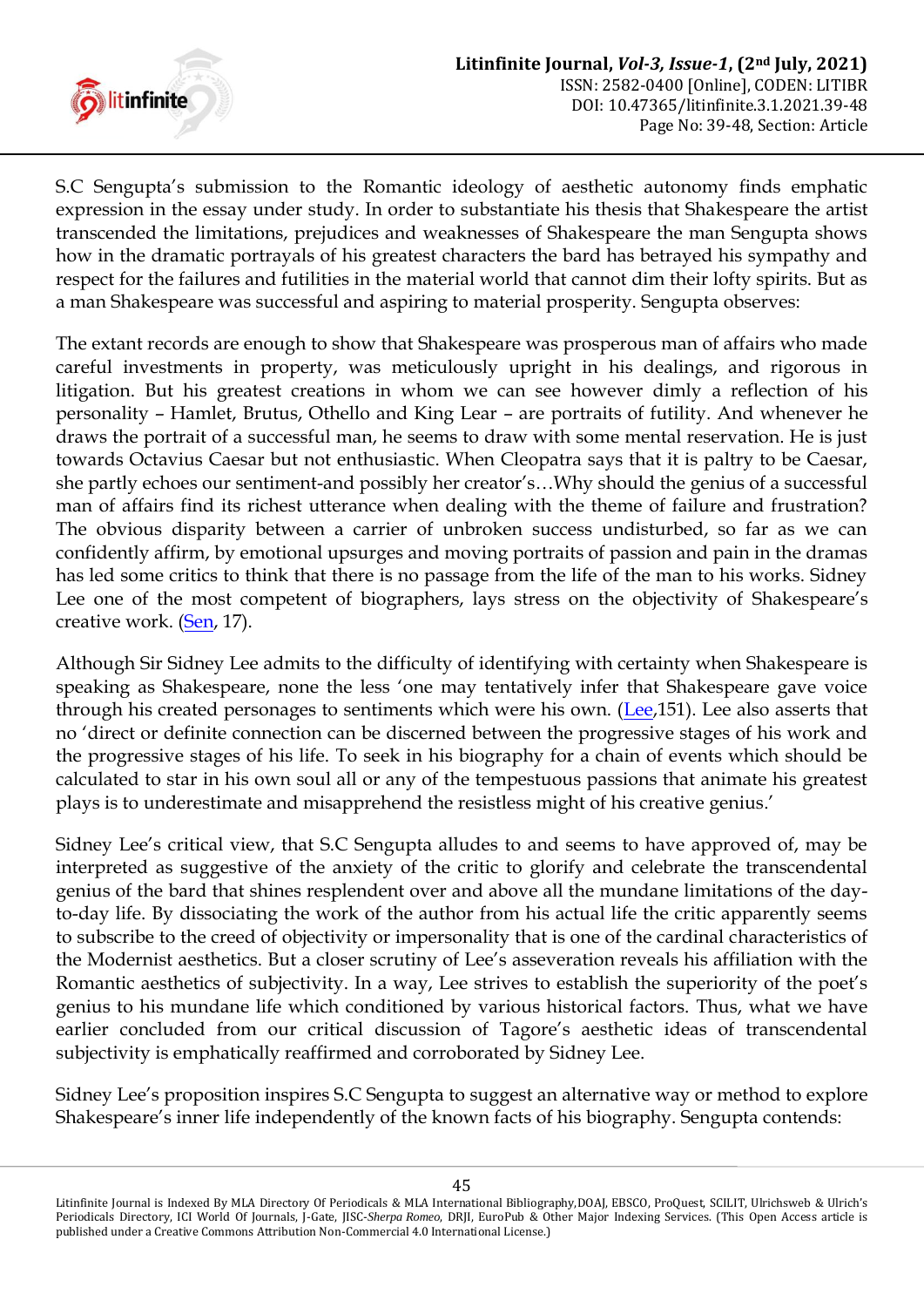

But even if we admit that Shakespeare's art is unrelated to his life, that his genius is objective, unconscious and instinctive, still the life of imagination has a reality of its own. The truest poetry may be most feigning and the poet's majestic imaginings may be airy nothings not immediately rooted in personal experience, yet the life of the imagination is not empty dreaming and the nurslings of the poet's brain are truer than the drab facts of actuality. It is this life that we have to reconstruct from the poet's work, and it is this life which Shakespeare lived inwardly that is of primary value for us. [\(Sen,](#page-9-2)18).

By foregrounding the autonomy of the life of imagination S.C Sengupta has evidently subscribed to the ideology of Romantic aesthetics. He further admits that the critical "attempt to distill the essence of Shakespeare out of his works is subject to another limitation. Quoting Antony, we may say that his personality was like a cloud that put on different shapes and then became indistinct as water in water' (Sen,19). What S.C Sengupta here tries to indicate is the problem of extracting a total personality of Shakespeare from the varied moods that have found expression through his hectic dramatic activity lasting for two decades. Sengupta assumes that Shakespeare remained the same man through his varied experiences and it is the solemn duty of a critic to recapture Shakespeare in his totality. In this connection S.C Sengupta also compares the personality of the creator with that of his creations. Shakespeare, according to Sengupta "loved to depict his characters changing.' ([Sen,](#page-9-2) 19). Sengupta explains:

Othello is not in the Fifth Act what he was in the First and Hamlet, a young university student, manifestly in his teens grows into a mature man of thirty towards the end of a play, covering, large as it is, less than four thousand lines. Yet in spite of these changes, we have a total impression of Othello and Hamlet [\(Sen,](#page-9-2) pp.19-20)

Cultural materialist critics like Jonathan Dollimore and Alan Sinfield have discovered an essentialist humanist agenda behind the emphasis on characters in Shakespeare criticism. Jonathan Dollimore traces this conception of "Man" back to "an ideology of transhistorical human nature and an autonomous subjectivity, the second being an instantiation of the first' ([Dollimore,](#page-8-6) xxxii) Dollimore further identifies in such an emphasis on character a "metaphysics of identity" that 'occludes historical and social process' and argues that 'A critique of essentialism is about making history visible both within the subjectivity it informs, and beyond subjectivity, by, as it were, restoring individuals to history' ([Dollimore,](#page-8-6) xxxii). Dollimore has referred to two objections raised against essentialist humanism, one that it is anachronistic, and another that it projects human self as autonomous and independent of the socio-historical factors that contribute to its formation. Dollimore argues that human identity in early modern period was viewed as constituted as well as constitutive and thinkers like Machiavelli, Montaigne, and Bacon anticipate a materialist perspective by suggesting that human identity is constituted by social forces. "The second objection to essentialist humanism', Alan Sinfield writes, 'is that it imagines the self as autonomous, self-constituting, and self-sufficient, and as the uniquely valid source of meaning and truth' ([Sinfield,](#page-9-6) 62). It is this essential humanist conception of human self that inspires Bradley's statement that, 'The centre of tragedy, therefore, may be said with equal truth to lie in

Litinfinite Journal is Indexed By MLA Directory Of Periodicals & MLA International Bibliography,DOAJ, EBSCO, ProQuest, SCILIT, Ulrichsweb & Ulrich's Periodicals Directory, ICI World Of Journals, J-Gate, JISC-*Sherpa Romeo*, DRJI, EuroPub & Other Major Indexing Services. (This Open Access article is published under a Creative Commons Attribution Non-Commercial 4.0 International License.)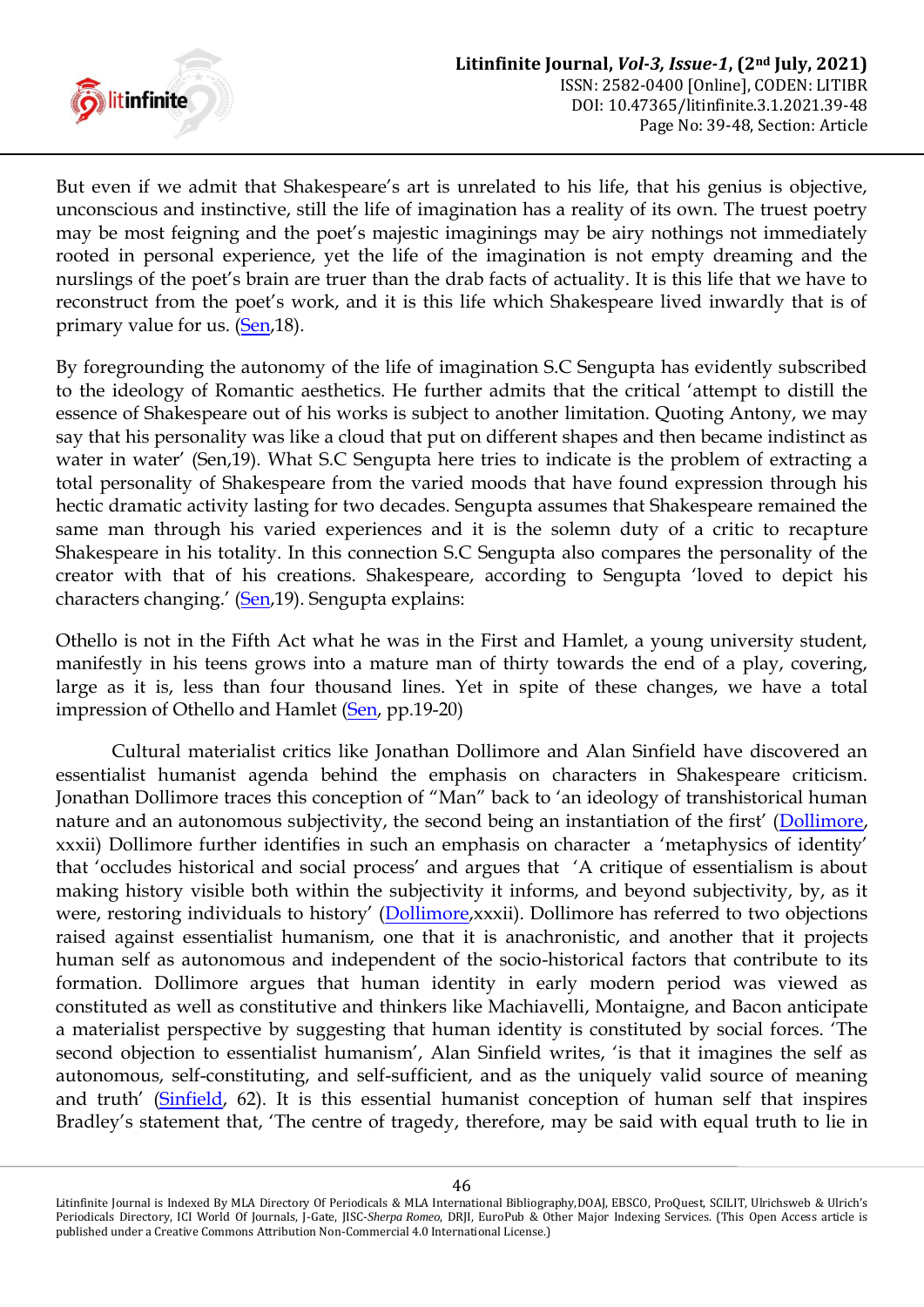

action issuing from character, or in character issuing in action' ([Bradley,](#page-8-4) 7). Sinfield comments that such a conception of character "effaces the mechanisms of cultural production and their implication in power structure [\(Sinfield,](#page-9-6) 62).

Whatever may be the ideological implication of character criticism, history of Shakespeare criticism in the west shows that it was the Romantics who established exploration of character as a central concern of Shakespeare criticism. For Coleridge, almost unanimously acknowledged as the most important Romantic critic of Shakespeare, the poet's engagement with his characters provides the ideal model for imaginative reading. Coleridge contends that Shakespeare"s characters are a "divine Dream" whom we can help to create from ourselves. William Hazlitt, Coleridge's contemporary shares with Coleridge a sense that Shakespeare's characters are larger than life, but insists more strenuously on their individuality. Coleridge claimed that Shakespeare is a Proteus who produces characters from the creative depths of his own universalized nature. Hazlitt affirmed that Shakespeare creates characters who stand independent of their author, "as if they were living persons, not fictions of the mind' ([Hazzlitt](#page-8-7),50). Hazlitt thus uses 'character' as a key to understanding Shakespeare's plays in their totality and his greatest heir in late Victorian period, who shares with Hazlitt a vital interest in characters, is A.C. Bradley. Sengupta therefore carries on the Romantic legacy by orienting his critical discussions on Shakespeare to the close reading of the characters that the Bard created.

Thus, our critical reading of S.C Sengupta"s essay entitled "Shakespeare the Man" reveals some of the ideological motivations that determine and condition the biographical criticism of Shakespeare in Bengal. The Romantic idea of genius, the notion of aesthetic autonomy and the conception of a total unified personality of the author, all these have substantially contributed to the biographical criticism of Shakespeare in Bengal.

## **References**

- <span id="page-8-0"></span>Bennett, Andrew. *The Author*. London: Routledge, 2009. Print.
- <span id="page-8-4"></span>Bradley, A. C. *Poetry For Poetry's Sake*. Gloucester: Dodo Press, 2009. Print.
- <span id="page-8-1"></span>Bromwich, David. *Romantic Critical Essays*. Cambridge: Cambridge University Press, 1987. Print.
- <span id="page-8-6"></span>Dollimore, Jonathan. *Radical Tragedy: Religion, Ideology And Power In The Drama Of Shakespeare And His Contemporaries*. Basingstoke: Palgrave Macmillan, 2010. Print.
- <span id="page-8-7"></span>Hazlitt, William, and Percival P Howe. *The Complete Works Of William Hazlitt*. New York, NY: AMS Pr, 1967. Print.
- <span id="page-8-3"></span>Kant, Immanuel, and Werner S Pluhar. *Critique Of Judgment*. Indianapolis, Ind: Hackett, 2010. Print.
- <span id="page-8-5"></span>Lee, Sidney. *Shakespeare And The Modern Stage With Other Essays*. New Delhi: Notion Press, 2019. Print.
- <span id="page-8-2"></span>Reiman, Donald H, and Sharon B Powers. *Shelley's Poetry & Prose*. New York: Norton, 1977. Print.

Litinfinite Journal is Indexed By MLA Directory Of Periodicals & MLA International Bibliography,DOAJ, EBSCO, ProQuest, SCILIT, Ulrichsweb & Ulrich's Periodicals Directory, ICI World Of Journals, J-Gate, JISC-*Sherpa Romeo*, DRJI, EuroPub & Other Major Indexing Services. (This Open Access article is published under a Creative Commons Attribution Non-Commercial 4.0 International License.)